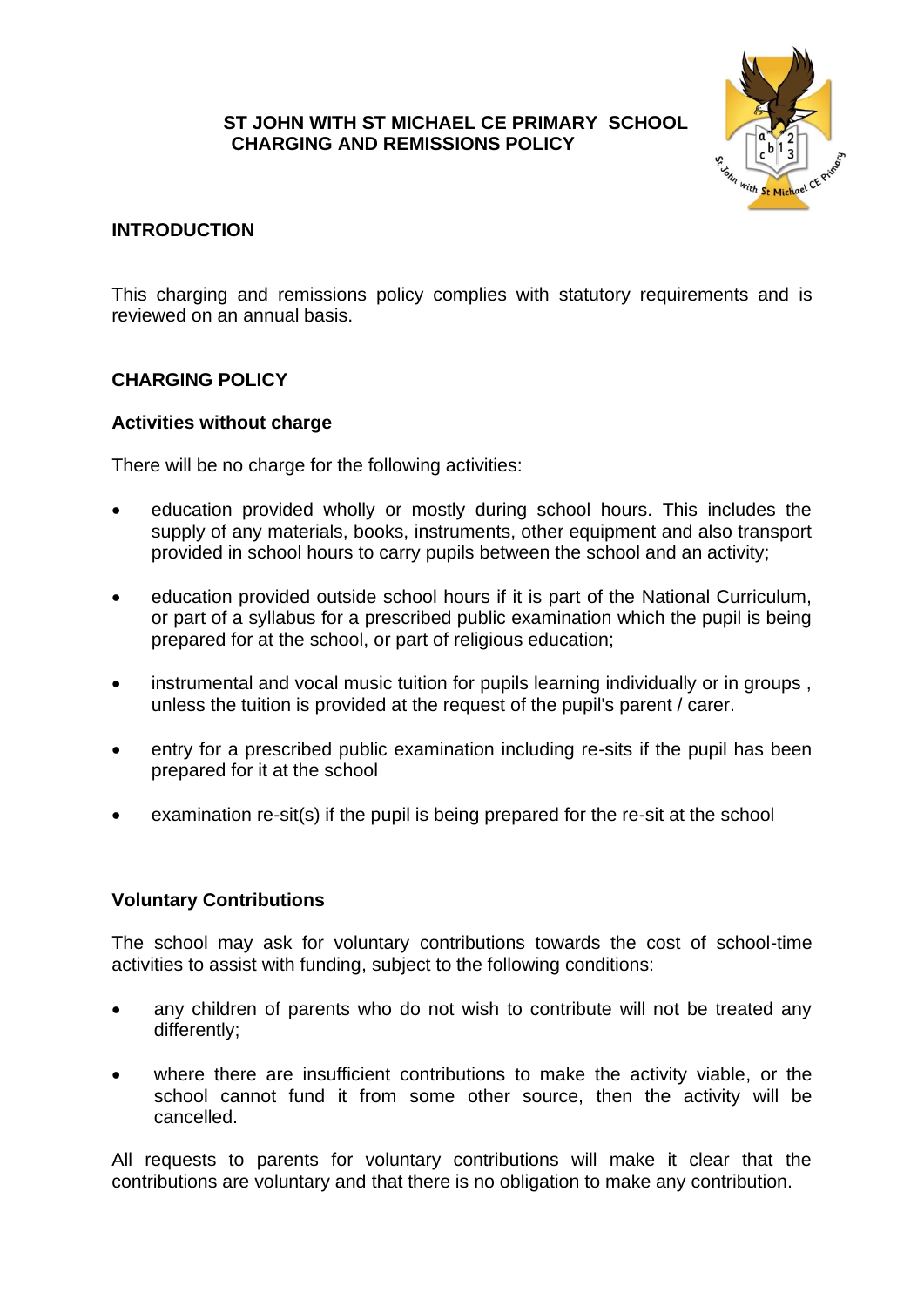## **Chargeable Activities**

The school may recover the full costs of the following activities but charges will not exceed actual cost:

- any materials, books, instruments, or equipment, where the child's parent wishes him/her to own them;
- optional extras (see below);
- music and vocal tuition, in limited circumstances (see Appendix B);
- certain early years provision (see the Education (Charges for Early Tears Provision) Regulations 2012);
- community facilities. (see S27 Education Act 2002)

# **Optional Extras**

Charges may be made for some activities which are detailed below:

- education provided outside of school time that is not:
	- part of the national curriculum;
	- part of a syllabus for a prescribed public examination that the pupil is being prepared for at the school; or
	- part of religious education.
- examination entry fee(s) if the registered pupil has not been prepared for the examination(s) at the school;
- transport (other than transport that is required to take the pupil to school or to other premises where the local authority/governing body have arranged for the pupil to be provided with education);
- board and lodging for a pupil on a residential visit (subject to remission arrangements)
- extended day services offered to pupils (for example breakfast club, afterschool clubs, tea and supervised homework sessions where this is run under the responsibility of the governing body).

In calculating the cost of optional extras an amount may be included in relation to:

- any materials, books, instruments, or equipment provided in connection with the optional extra;
- the cost of buildings and accommodation;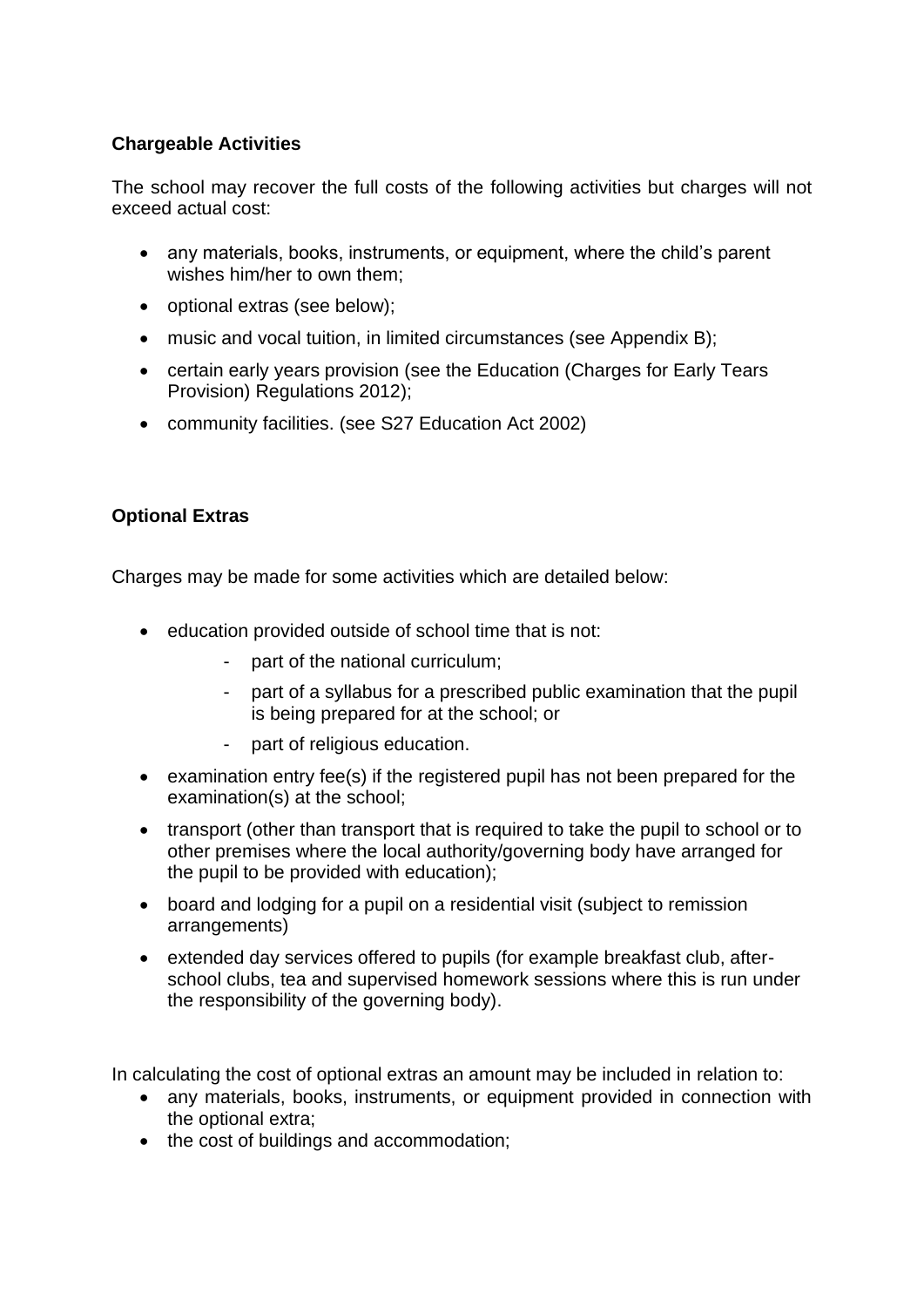- non-teaching staff;
- teaching staff engaged under contracts for services purely to provide an optional extra, this includes supply teachers engaged specifically to provide the optional extra; and
- the cost, or an appropriate proportion of the costs, for teaching staff employed to provide tuition in playing a musical instrument, or vocal tuition, where the tuition is an optional extra.

Any charge made in respect of individual pupils will not exceed the actual cost of providing the optional extra activity, divided equally by the number of pupils participating.

#### **Remissions Policy**

There will be no charge for board and lodgings for pupils whose parents are receiving specified benefits. This is subject to change but usually equates to pupils being eligible for free school meals (due to the receipt of specified benefits and not through the introduction of universal infant FSM). Current eligible benefits can be found on the DfE website.

Charges for other 'chargeable activities' may also be fully or partly remitted. Where appropriate Governors approve the use of the delegated budget and other funding streams such as Pupil Premium to allow 'chargeable activities' to be fully or partly remitted.

Details of any remission arrangements will be made clear when parents are informed of charges for individual activities.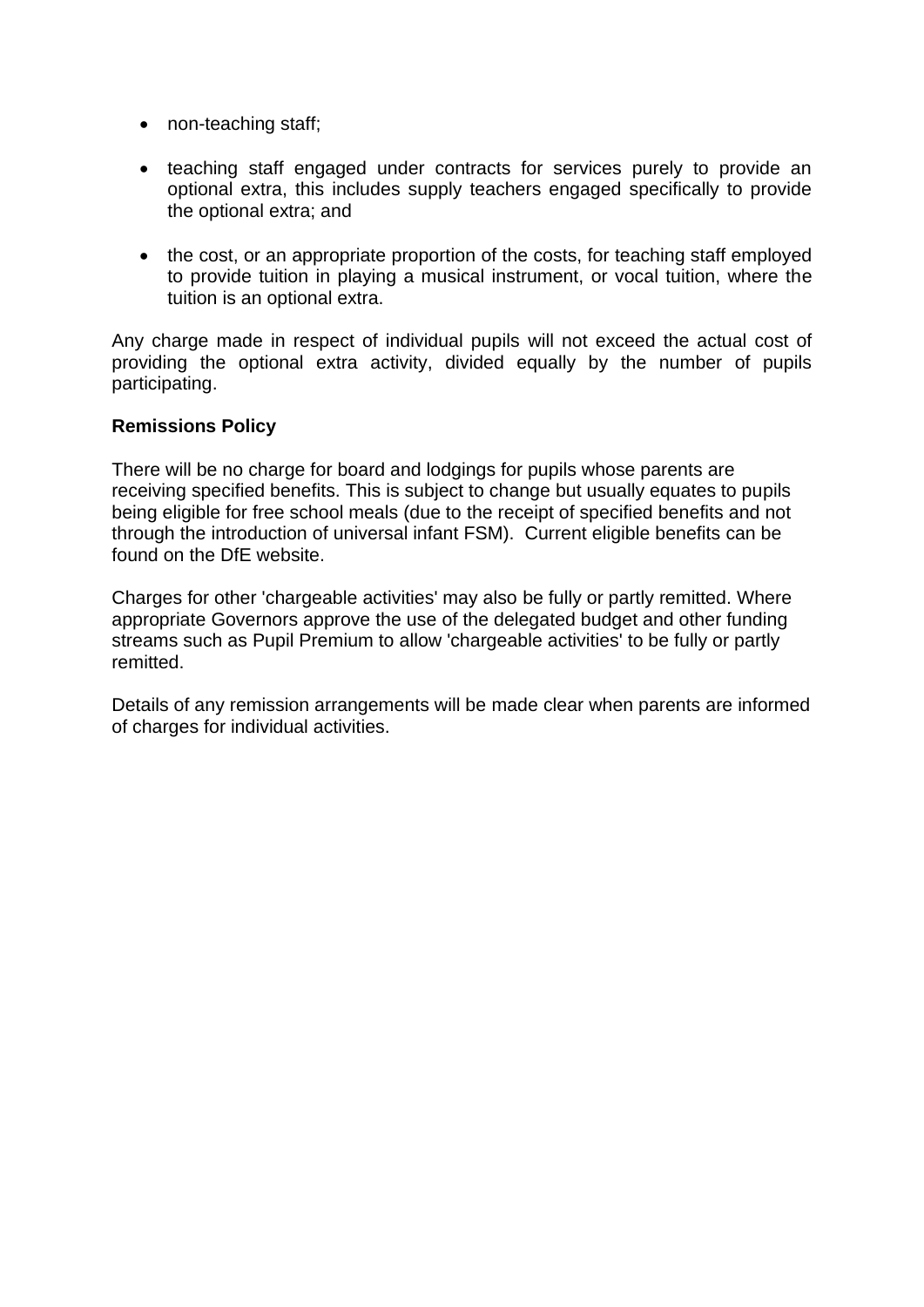#### **Music Tuition**

Although the law states that, in general, all education provided during school hours must be free, instrumental and vocal music tuition is an exception to that rule.

The Charges for Music Tuition (England) Regulations 2007 set out the circumstances in which charges can be made for tuition in playing a musical instrument, including vocal tuition.

Charges may now be made for vocal or instrumental tuition provided either individually, or to groups of any size, provided that the tuition is provided at the request of the pupil's parent. Charges may not exceed the cost of the provision, including the cost of the staff who provide the tuition.

The regulations make clear that charging may not be made if the teaching is either an essential part of the national curriculum, or is provided under the first access to the key stage 2 Instrumental and Vocal Tuition Programme. They also make clear that no charge may be made in respect of a pupil who is looked after by a local authority (within the meaning of section 22(l) of the Children Act 1989).